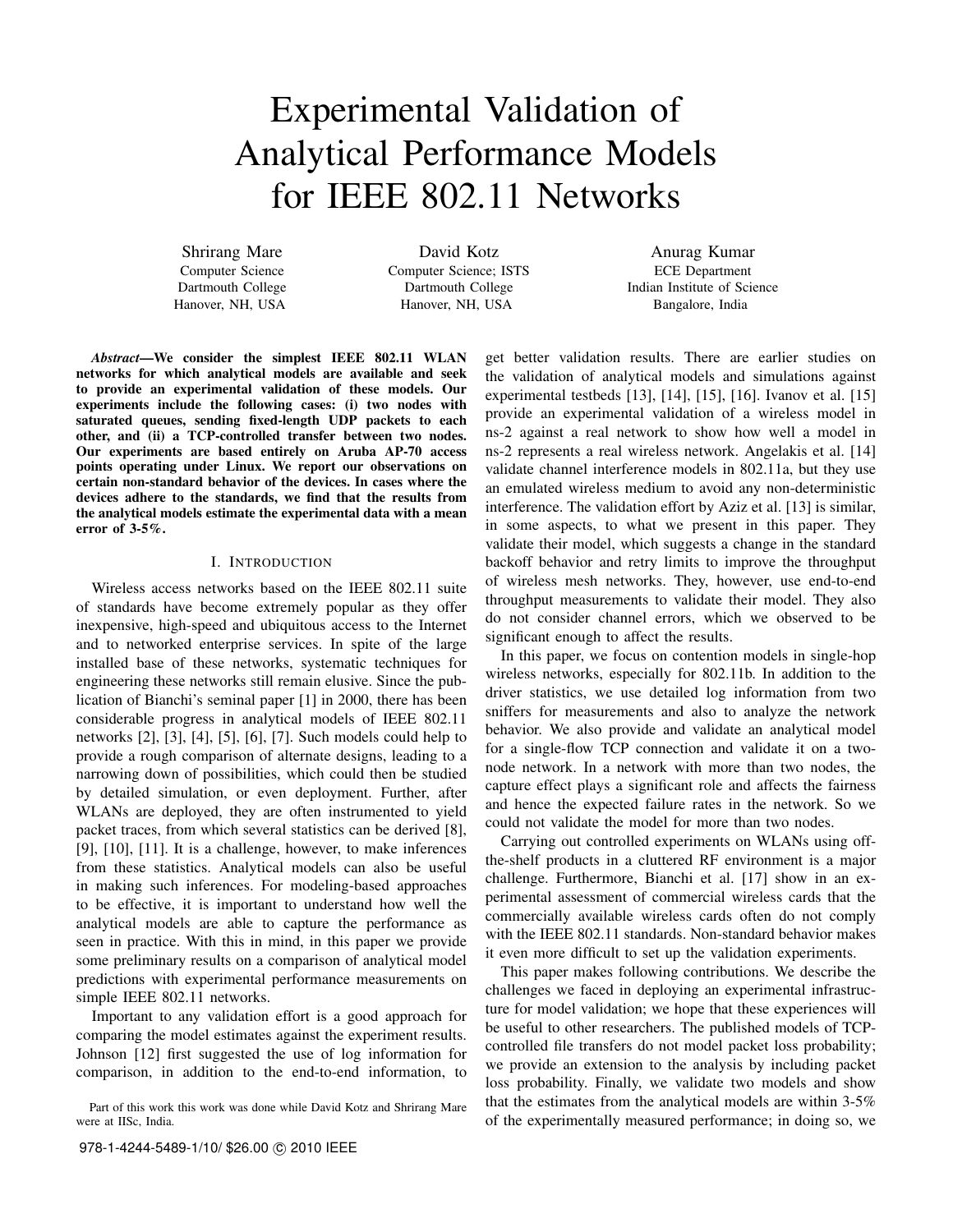

Fig. 1. Indoor Test-bed setup with six Aruba AP-70 nodes and a server connected with a private Ethernet network.

describe the non-standard behavior of wireless devices and how we accommodated that behavior in verifying the model.

The remainder of the paper is organized as follows. Section II describes our experimental methodology. The two-node UDP case is described in Section III. We describe the nonstandard behavior of commercial cards in Section IV. We present the two-node TCP case in Section V. We discuss some possible applications of these models in real networks in Section VI, followed by our conclusions.

#### II. EXPERIMENTAL METHODOLOGY

Our indoor testbed consists of six Aruba AP-70 [18] access points flashed with OpenWrt [19] Linux, which then become our general-purpose Wi-Fi experimental platform. Each node uses the Atheros 5212 chipset and MadWifi driver version 0.9.4.5 (svn r2568). AP-70s can be powered over Ethernet (PoE), which makes it convenient to build testbeds. All the six nodes were connected to a switch by PoE cables. These six nodes (numbered  $1, 2, 3, 4, 5, 6$ ) were placed in pairs as shown in Figure 1. All the nodes were close (within 3 meters) and hence they form a single cell. To avoid any possible interference due to foreign traffic, we performed our experiments in the closed environment of our laboratory<sup>1</sup> on channel 11. The campus Wi-Fi production access points near our laboratory only used channels 1 to 6; with a 5 channel isolation, interference was minimal. Nonetheless, to ensure a clean experiment, we checked the medium using a sniffer before each experiment to verify that there was no significant foreign traffic in the medium.

Each Aruba AP-70 had two wireless interfaces, but the AP-70 CPU was not fast enough to sniff on both interfaces at once; we used only one wireless interface and disabled the other. A server machine, also connected to the switch, executed the experiments using scripts that set the nodes in ad-hoc or monitor mode (as required) captured the traffic from sniffer nodes, started the traffic on other nodes, and stored all experimental data on the server. We controlled and monitored the experiment through an isolated Ethernet network.

TABLE I RATIO OF ANALYTICAL RESULTS TO EXPERIMENTAL RESULTS - BEFORE AND AFTER CONSIDERING PER IN ANALYSIS.

| Experiment      | Before considering PER | After considering PER |
|-----------------|------------------------|-----------------------|
| <b>UDP</b> case | $9.28 \ (\pm 1.29)$    | 4.12 $(\pm 0.91)$     |
| TCP case        | $9.95 \ (\pm 2.29)$    | 4.39 $(\pm 1.17)$     |

For the experiments, any two nodes were picked from two different pairs, to form an 802.11b ad-hoc network. We fixed the transmission rate at 11Mbps, used only the basic access mechanism (i.e., no RTS-CTS), and we used Iperf software<sup>2</sup> to generate traffic. The nodes adjacent to the two selected nodes were set in monitor mode so that they could act as sniffers and capture the traffic of the adjacent node. For instance, if node pair 1-2 was picked for the experiment, then nodes 1 and 2 would form an ad-hoc network and nodes 3 and 6 would act as sniffers for nodes 1 and 2 respectively. We confirmed that the sniffer next to a node would capture most<sup>3</sup> of the transmissions from (and to) that node.

Early in our experiments we realized that even when nodes are close to each other, the packet error probabilities are sufficiently high to affect the analytical results. Table I shows the effect of packet errors on the analytical results. It displays the ratio of analytical results to experimental results – before and after considering packet errors in analysis – for the two cases that we discuss in this paper. Hence, it was important to measure these error probabilities and use the version of the analysis that incorporates error probabilities.

The **probability of channel error**  $(p_e)$  depends on the path between two nodes and is asymmetric. In wireless networks, path reception symmetry is a commonly mistaken axiom [20]. Channel errors for a link can be different from that of the reverse link, i.e.,  $p_e$  for path 1 to 2 (node 1 to node 2) will be different than that for path 2 to 1. To measure  $p_e$  for a path, say 1 to 2, we transmitted about 16,000 frames from node 1 to 2 and measured the total number of attempts (including retries) made by node 1, using the sniffer $4$  placed close to node 1. From these measured values we could calculate the probability of channel error as

$$
p_e = \frac{\text{number of retrieves}}{\text{total number of attempts}} \tag{1}
$$

The error probability for path 2 to 1 could be different, so we calculated it separately using the above described method. Since the channel error probability changes with time and environment, we also calculated new  $p_e$  values for each run, just before the run begins.

<sup>2</sup>http://sourceforge.net/projects/iperf

<sup>1</sup>Experiments were performed in ECE Department, IISc, India.

<sup>&</sup>lt;sup>3</sup>A comparison between sniffer traces and driver statistics revealed that the sniffer captured more than 99% of the traffic through (to and from) a node when placed close that node.

 $^{4}p_{e}$  can also be measured using driver statistics at sender node or by comparing the number of packets sent by sender and received at receiver. For the latter approach, however, we have to gather data from two nodes as compared to other approaches where data from one node (either sniffer or sender) is sufficient.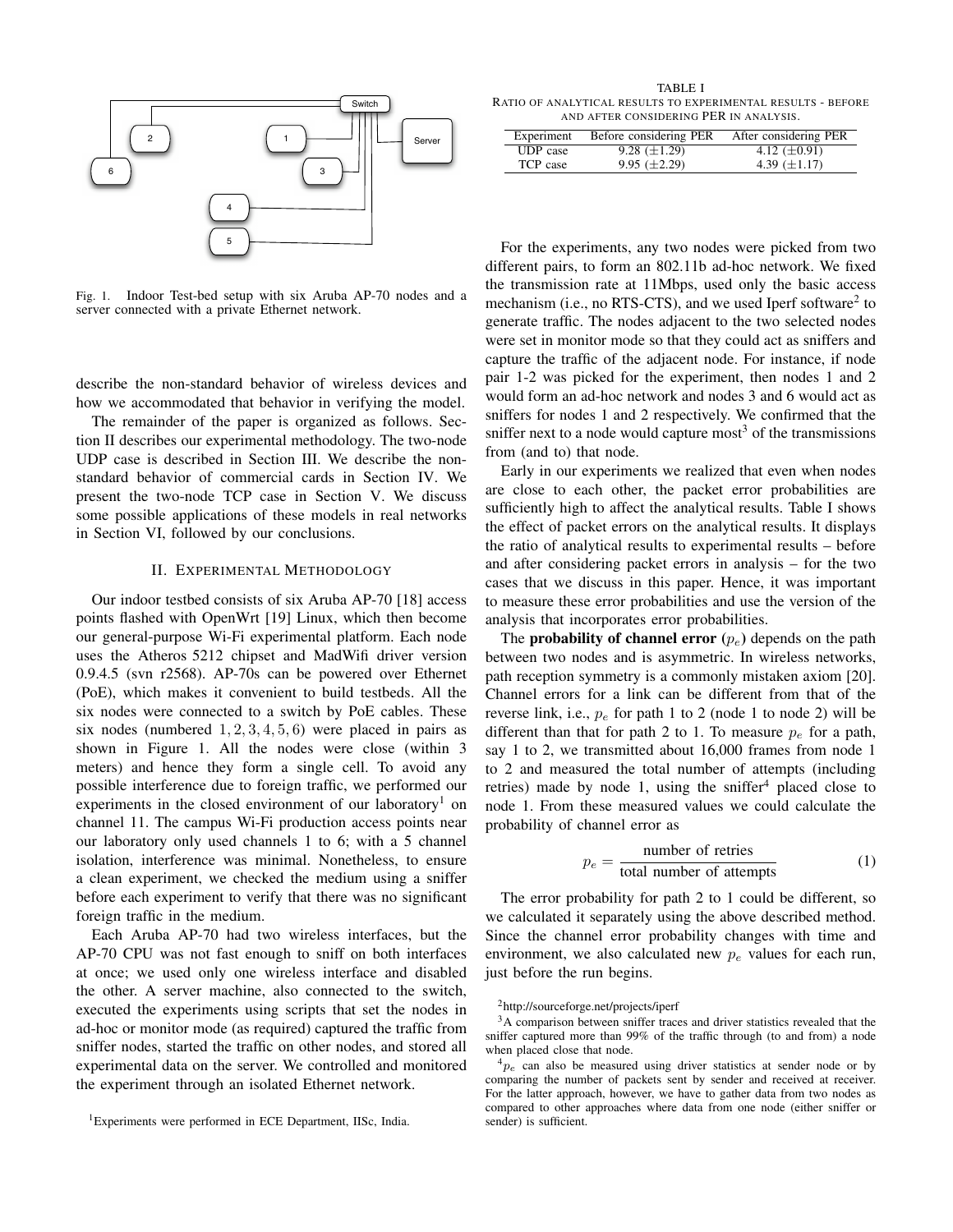The **failure probability** ( $\gamma$ ) includes both collision probability and channel error probability. It can be measured either with statistics from the driver<sup>5</sup> or by examining traces from sniffers. For our experiments, we measured values using driver statistics and sniffer traces; we observed that the difference in the values was negligible, mainly because we placed sniffers close to the node we wanted to monitor. The results presented in this paper, however, are from driver statistics. Using either method, we can obtain the number of retries and the total number of attempts made by a node. Then the failure probability can be calculated as

$$
\gamma = \frac{\text{number of retries}}{\text{total number of attempts}}\tag{2}
$$

Although this formula appears identical to Equation (1), the experimental conditions differ. During channel error probability measurement (Equation 1) only one node transmits data, so there is no contention and no collisions. All the failed attempts by the transmitting node can be attributed to channel errors. During the actual experiment, on the other hand, both nodes contend to transmit data to each other, so the measured failure probability (Equation 2) includes failures due to collision as well as channel errors.

Although the AP-70s have the same Atheros chipset, it cannot be said with certainty that all nodes will display the same behavior. Some minor differences do exist even among nodes with the same hardware. We tried to average out these differences, if any, by using different pairs of nodes for the experiments. Using different pairs, also to some extent, averages across location. In addition, these experiments were performed during different times to get an average across time.

# III. TWO-NODE UDP CASE

In the most basic case analysis of 802.11b, there are two nodes sending UDP packets to each other such that their transmission queues are full.

# *A. Analysis*

For this case we use a previously developed model by Kumar et al. [21]. Consider a network of IEEE 802.11 compliant nodes, close together, such that only one transmission can be sustained at any point of time. Such networks are called *single-cell networks.* We assume that all nodes use the same backoff parameters and call this the homogeneous case. We use the mean backoff of 16 for all nodes.<sup>6</sup>

The network alternates between periods during which the nodes are "backing off" (i.e., their backoff timers are running), and periods during which there is some activity on the channel (a transmission or a collision). The approximation proposed by Bianchi [1] is to assume that during the backoff periods, the probability that a node attempts in a slot is a constant  $\beta$ , and that the nodes attempt with this probability independently in each slot.  $\gamma_c$  denotes the probability that a node's attempt collides. The backoff process of a node is characterized (see Kumar [21]) by the mean backoff duration before each attempt, and the maximum number of attempts that can be made for a packet. We define the following notation:

- $K :=$  the maximum number of retries; at the  $(K + 1)$ <sup>th</sup> attempt, either the packet succeeds or is discarded.
- $b_k :=$  the mean backoff duration (in slots) at the  $k^{th}$ attempt for a packet,  $0 \le k \le K$ .
- $\gamma_c := Pr$  (an attempt made by a node fails due to collision).  $\beta := Pr(a \text{ node attempts in a given slot}).$

The nodes in the network always have data to send, that is, their transmission queues are saturated. In an  $n$  node single-cell network, the probability that an attempt by a node succeeds in a given slot is the same as the probability that  $n - 1$  nodes do not attempt in that slot, i.e.,

$$
Pr(\text{success}) = (1 - \beta)^{n-1}
$$

From this, the equation for  $\gamma_c$  can be written as

$$
\gamma_c = 1 - (1 - \beta)^{(n-1)}
$$
 (3)

A node takes backoffs with a larger mean value as it encounters more collisions. It has been shown in Kumar [21] that for a given  $\gamma_c$  the attempt rate of a node per slot is given by

$$
\beta = G(\gamma_c) = \frac{1 + \gamma_c + \gamma_c^2 + \dots + \gamma_c^K}{b_0 + \gamma_c b_1 + \gamma_c^2 b_2 + \dots + \gamma_c^K b_K} \tag{4}
$$

Substituting  $\beta$  in Equation (3), we get the fixed point equation

$$
\gamma_c = 1 - (1 - G(\gamma_c))^{n-1}
$$

Solving this fixed point equation gives us the collision probability.

Three main assumptions were made in this model: (1) the channel is error free, so all failures are due to collisions; (2) the system is homogeneous, i.e., all nodes have equal backoff parameters; (3) the transmission queues of all nodes are saturated.

In practice, however, the channel is never error free. Equation 3 can be modified to account for channel errors. We now define  $\gamma$  to be the probability that an attempt by a node fails, i.e., either due to a collision or channel error. Let  $p_e$  be the probability that an attempt by a node fails due to channel errors. Under the assumption that channel errors are statistically independent from collisions, the failure probability,  $\gamma$ , for the i<sup>th</sup> node can be obtained by

$$
\gamma_i = 1 - \frac{1 - p_{ei}}{1 - \beta_i} \prod_{j=1}^n (1 - \beta_j), \quad 1 \le i \le n \tag{5}
$$

For the two-node case, the above equation simplifies to

$$
\gamma_1 = 1 - (1 - p_{e1})(1 - \beta_2)
$$
  
\n
$$
\gamma_2 = 1 - (1 - p_{e2})(1 - \beta_1)
$$
\n(6)

Note that  $p_{e1}$  and  $p_{e2}$  refer to the channel error probabilities as observed by nodes 1 and 2, respectively, and they could be different. Using experimentally measured  $p_e$  values and

<sup>5</sup>Driver statistics are usually considered accurate since they do not involve any measurement from the medium.

 $6$ Mean backoff of 16 matches with the observed backoff that the nodes use, which is in the interval 1-32.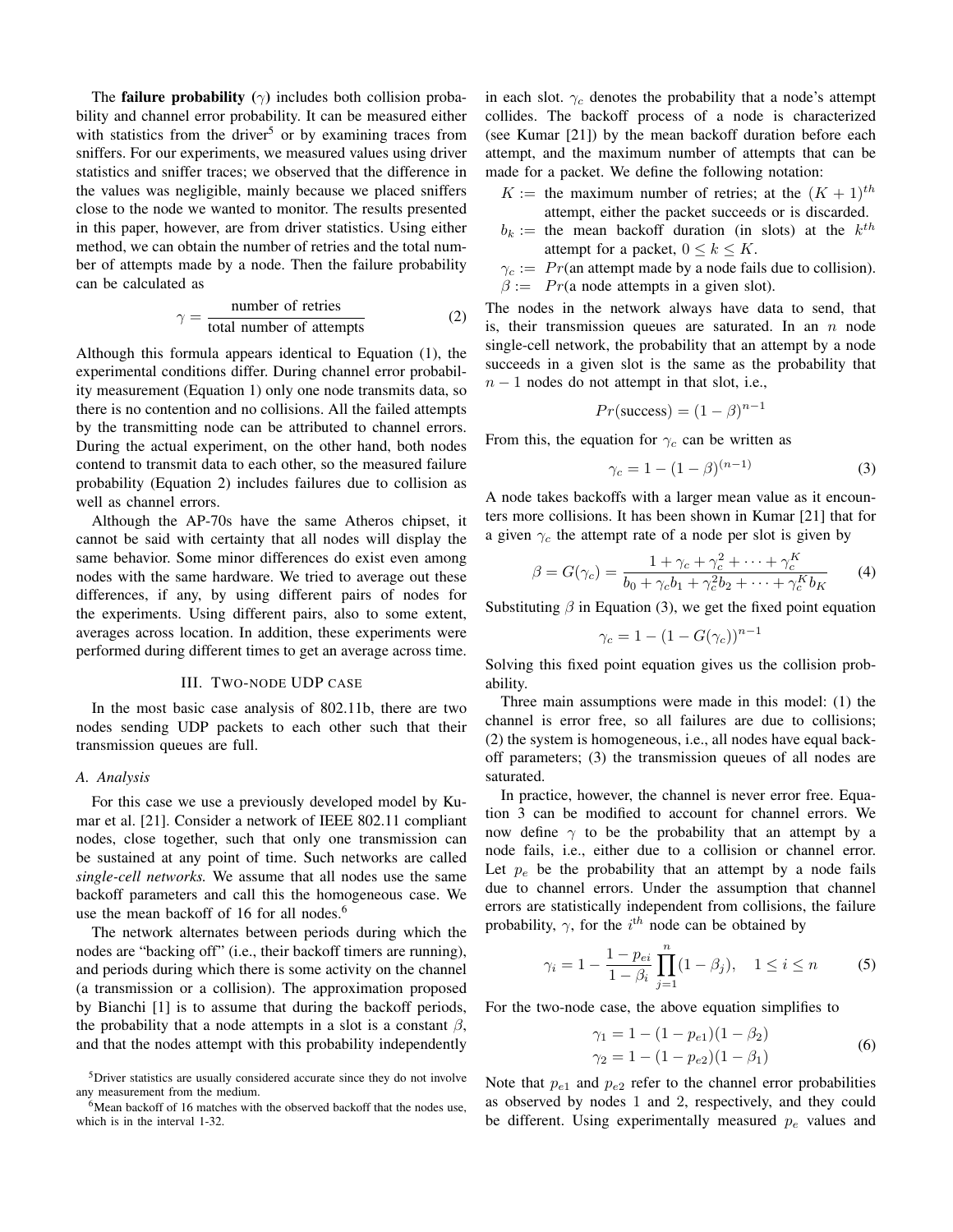TABLE II TERMS USED IN REST OF THE TABLES AND THEIR MEANINGS

| Term            | Meaning                                   |
|-----------------|-------------------------------------------|
| <b>PER</b>      | Packet Error Rate                         |
| $PER-(1, S, R)$ | PER for node 1 or Sender or Receiver      |
| FP              | observed Failure Probability              |
| $FP-(1, S, R)$  | FP for node 1 or Sender or Receiver       |
| $Err-(1,S,R)$   | Normalized error (in $\%$ ) for node 1 or |
|                 | Sender or Receiver                        |
|                 | Confidence interval (95%)                 |

Equation (6) we calculate the collision probabilities of the two nodes in this two-node UDP case, and then compare these probabilities with experimentally measured values to validate the models. We present the results in the next section.

# *B. Experiment Results*

To see how well the model matches with the experimental results, it is important to set up an experiment that meets the model's assumptions well. In this experiment, both the remaining assumptions – saturated transmission queues and homogeneous system – were satisfied. All the nodes in this experiment had the same hardware and even the same driver; hence we call the system "homogeneous". We confirmed that queues were saturated by examining driver statistics after each run.

For this two-node UDP case, we selected two nodes and formed an ad-hoc network, and set their adjacent nodes in the monitor mode. During each run (60 seconds) the two nodes continuously transmitted 1500 byte UDP frames to each other; our software ensured that the transmission queues of the two nodes were saturated throughout the experiment. For each pair, we gathered data over 5 runs and computed the average value.

Table II explains the meaning of the terms used in the tables throughout this paper. The experiment results for this case are listed in Table III. The first column shows the node pair used for that particular experiment run. The values for each pair are an average of 5 runs. The difference in pair 1-2 and 2-1 is who starts the data transfer first. Even though both nodes' transfers are initiated by a script, it is not possible to start both transfers at exactly the same time and one of the nodes might have a head start. So for the pair 1-2, the script starts first node 1 and then node 2; for pair 2-1, node 2 starts transmitting first. According to the standard this effect should even out with time. To average out the differences, if any, we choose to identify such pairs as different. Note that even though the observed packet error rates seem low  $(0.1\% - 0.4\%)$ , they are high enough to affect the analytical results, as shown in Table I.

As we can see from the results, the average error (normalized difference between model prediction and observed experimental value) across different node pairs is about 4%, which is an acceptable variation from models.

TABLE III COMPARISON BETWEEN MODEL ESTIMATES AND EXPERIMENTALLY MEASURED VALUES FOR THE TWO-NODE UDP CASE, WITH 95% CONFIDENCE INTERVAL

| Pairs   | PER-1  | PER-2  | $FP-1$ | $\overline{FP-2}$ | $Err-1$ | $Err-2$ |
|---------|--------|--------|--------|-------------------|---------|---------|
| $1 - 2$ | 0.0014 | 0.0045 | 0.0618 | 0.0651            | 3.46    | 3.46    |
| $1 - 4$ | 0.0057 | 0.0042 | 0.0664 | 0.0663            | 4.09    | 6.22    |
| $1-6$   | 0.0043 | 0.0049 | 0.0654 | 0.0658            | 4.51    | 4.30    |
| $1 - 5$ | 0.0040 | 0.0047 | 0.0653 | 0.0662            | 4.77    | 5.01    |
| $2 - 1$ | 0.0044 | 0.0022 | 0.0619 | 0.0590            | 1.27    | 2.39    |
| $2 - 4$ | 0.0054 | 0.0046 | 0.0676 | 0.0660            | 6.19    | 5.08    |
| $2 - 3$ | 0.0040 | 0.0019 | 0.0667 | 0.0645            | 6.49    | 6.48    |
| $2 - 5$ | 0.0043 | 0.0035 | 0.0657 | 0.0637            | 4.81    | 3.21    |
| $4 - 1$ | 0.0035 | 0.0050 | 0.0663 | 0.0670            | 7.10    | 5.77    |
| $4 - 2$ | 0.0038 | 0.0061 | 0.0659 | 0.0675            | 6.16    | 4.88    |
| $4-6$   | 0.0032 | 0.0020 | 0.0624 | 0.0610            | 1.40    | 1.17    |
| $4 - 3$ | 0.0068 | 0.0052 | 0.0675 | 0.0668            | 4.06    | 5.61    |
| $6-1$   | 0.0044 | 0.0044 | 0.0646 | 0.0652            | 3.22    | 4.11    |
| $6 - 4$ | 0.0024 | 0.0032 | 0.0614 | 0.0624            | 1.22    | 1.38    |
| $6 - 3$ | 0.0039 | 0.0049 | 0.0632 | 0.0639            | 1.70    | 1.39    |
| $6 - 5$ | 0.0026 | 0.0035 | 0.0618 | 0.0627            | 1.52    | 1.42    |
| $3-2$   | 0.0019 | 0.0042 | 0.0643 | 0.0664            | 6.27    | 6.00    |
| $3 - 4$ | 0.0053 | 0.0076 | 0.0673 | 0.0686            | 6.03    | 4.43    |
| $3-6$   | 0.0041 | 0.0040 | 0.0636 | 0.0627            | 2.12    | 0.76    |
| $3-5$   | 0.0053 | 0.0035 | 0.0660 | 0.0655            | 3.88    | 5.88    |
| $5 - 1$ | 0.0043 | 0.0040 | 0.0661 | 0.0655            | 5.58    | 5.20    |
| $5-2$   | 0.0025 | 0.0044 | 0.0629 | 0.0641            | 3.38    | 2.34    |
| $5-6$   | 0.0039 | 0.0033 | 0.0615 | 0.0604            | 1.02    | 1.70    |
| $5 - 3$ | 0.0039 | 0.0061 | 0.0679 | 0.0693            | 8.67    | 7.41    |
| Avg     | 0.0040 | 0.0043 | 0.0647 | 0.0648            | 4.12    | 3.98    |
| СI      | 0.0005 | 0.0006 | 0.0009 | 0.0011            | 0.91    | 0.84    |

# IV. PROBLEMS WITH COMMERCIAL CARDS

Since our models are based on the 802.11 standard [22] it is important that the commercials cards used for the experiments also strictly adhere to the standards, if we hope to compare models and experiments. Unfortunately, there is no authority to certify whether cards comply with the standards. Wi-Fi, which is a trademark of the Wi-Fi Alliance for certifying products based on the IEEE 802.11 standard, only warrants interoperability between different wireless devices. It does not warranty that the devices are following the access mechanism or fairness standards as laid down by IEEE.

#### *A. Non-Standard Behavior*

We observed three types of non-standard behavior in our testbed.

*a) Intermediate transmission:* In the two-node UDP case, we used equal-length packets for both nodes and observed that the number of retries made by both nodes were approximately equal, as predicted by model. But when we used packets of different lengths, we observed that the node sending smaller packets always retried more times than the node sending longer data packets, which should not be the case. When two frames of different length collide, which results in a failure, the standard recommends that both nodes should wait for the longer frame to finish its transmission and then again wait for an Extended InterFrame Space (EIFS) duration before resuming the back-off procedure. Our analysis of sniffer traces, however, suggest that in our experiments the node sending smaller packet did not wait for the longer frame to finish its transmission; it retransmitted the frame, only to get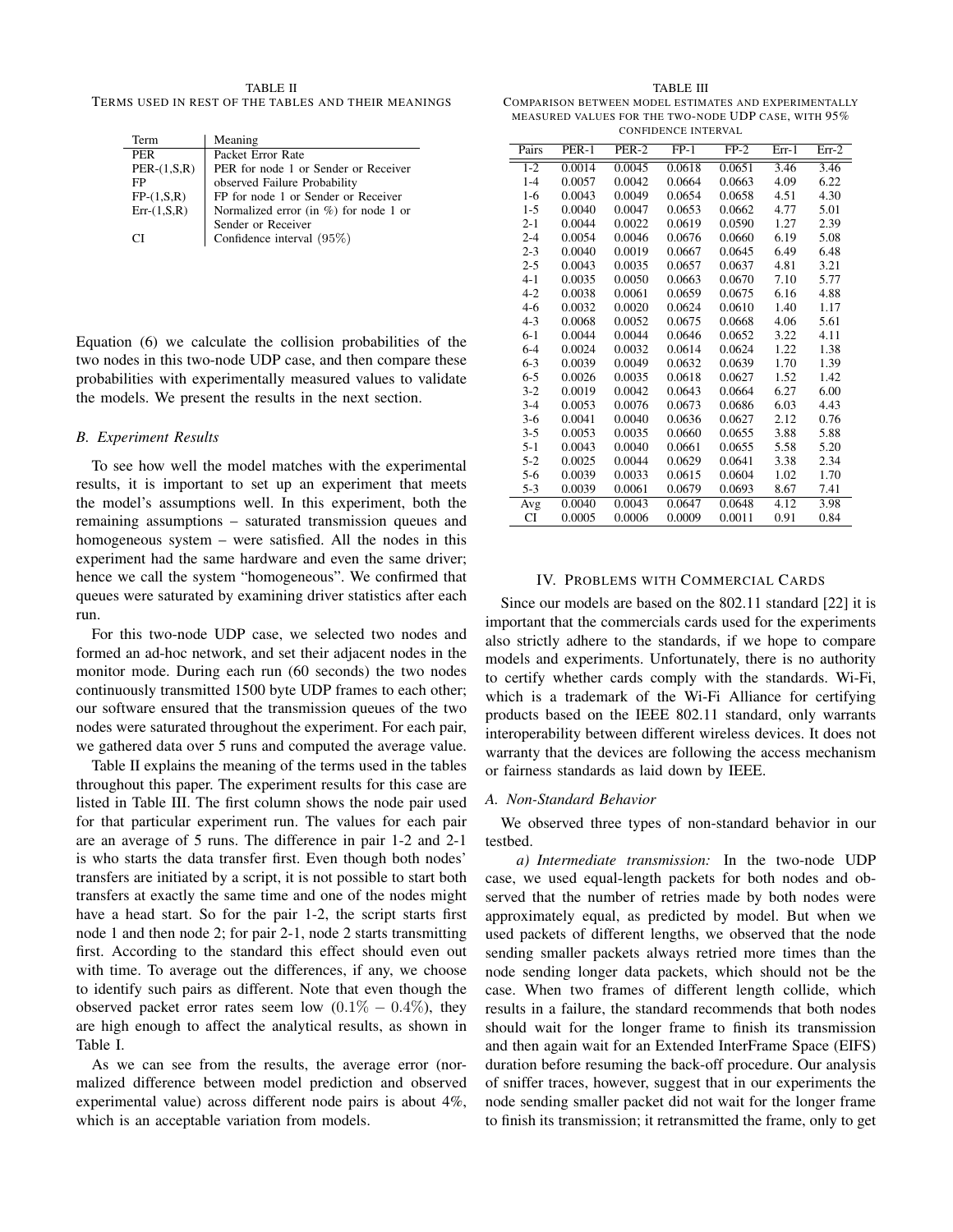another failure.<sup>7</sup> This behavior explains the higher number of retransmissions by the node sending smaller frames. Bianchi et al. [17] reported similar behavior in their experimental assessment of commercial cards.

*b) Special (non-standard) features:* During our initial experiments, we observed that two nodes set to 802.11b mode were transmitting 3,000 byte frames, double the maximum size in the standard. Apparently, Atheros chipsets have some special features, including *turbo mode* and *fast frame*. With these features, usually enabled by default, Atheros-based cards can aggregate frames to reduce overhead and improve performance; to use these features both cards should be Atheros cards. Since we used all Atheros-based cards, we had to explicitly turn off these features.

*c) Preamble:* In 802.11 mode, the receiver uses a preamble to decode the wireless signal and synchronize itself with the transmitter. The standard recommends that every wireless device should support the traditional *long preamble* (192µs), whereas support for *short preamble* (96µs) is optional. Most commercial cards support the short preamble because it improves throughput because of its smaller size. If any node in a network does not support short preamble, then all nodes use long preamble. But if all nodes in a network support short preamble, they collectively choose short preamble for their transmissions. Some drivers, such as the MadWifi driver we used, allow one to set the nodes to use long preamble. During our experiments we observed that when we used short preamble, there were cases when nodes sometimes initiated their transmission even when the medium was busy, thereby causing a collision. The number of such cases decreased substantially when we set the nodes to use long preamble. We suspect that the channel sensing function of the Atheros cards depends on length of preamble and it works better for long preamble compared to short preamble, for given environment.

#### *B. Work Around*

Due to the non-compliant behavior of Atheros cards we could not perform TCP experiments using Iperf, because in TCP the Data and ACK packets are of different lengths. As a work around, we developed a TCP-like tool, TCPsim, that simulates TCP's behavior – delayed ACK and dynamic window size – but which uses the same size packet for both Data and ACKs.

To evaluate TCPsim we ran a comparison test between Iperf and TCPsim on Ethernet. We set up two laptops to send data to each other, first using Iperf and then using TCPsim. In both cases we set the Data packet length at 1,480 bytes; in Iperf the TCP segment size was 1,448 bytes, 24 bytes less than the UDP payload size of 1,472 bytes to compensate for the smaller UDP header, so that the length of the Data frame in both cases is same. One of the two laptops was set to promiscuous mode; using tcpdump we measured the number of Data and ACK packets transmitted by the nodes during the 60 second runs.

TABLE IV COMPARISON BETWEEN TCPSIM AND IPERF: NUMBER OF DATA AND ACK PACKETS SENT BY BOTH DURING EACH RUN.

| Run | Iperf  |        | TCPsim |        | Error<br>$(\%$ ) |      |
|-----|--------|--------|--------|--------|------------------|------|
|     | Data   | ACKs   | Data   | ACK    | Data             | ACK  |
| 1   | 488649 | 244886 | 489591 | 244799 | 0.19             | 0.04 |
| 2   | 488673 | 244904 | 492296 | 246151 | 0.74             | 0.51 |
| 3   | 488543 | 244832 | 487659 | 243836 | 0.18             | 0.41 |
| 4   | 488222 | 244671 | 488921 | 244487 | 0.14             | 0.08 |
| 5   | 488873 | 245031 | 488225 | 244129 | 0.13             | 0.37 |
| 6   | 488233 | 244657 | 492193 | 246282 | 0.81             | 0.66 |
| 7   | 488272 | 244752 | 488406 | 244217 | 0.03             | 0.22 |
| 8   | 488550 | 244822 | 493608 | 246814 | 1.04             | 0.81 |
| 9   | 488427 | 244791 | 492605 | 246310 | 0.86             | 0.62 |
| 10  | 488567 | 244798 | 493326 | 246781 | 0.97             | 0.81 |
| Avg | 488501 | 244814 | 490683 | 245381 | 0.5              | 0.45 |

Table IV shows the results of this experiment and we observed that the difference between TCPsim and Iperf, in terms of the number of packets, was less than 1%. The number of Data packets and ACK packets sent by TCPsim is equivalent to the number of packets sent by Iperf. So we used TCPsim, instead of Iperf, for the experiments to validate TCP models as described in next section.

# V. TWO-NODE TCP CASE

In the two-node UDP case the nodes' transmissions are independent of each other. In a comparable TCP case, the nodes' transmissions are dependent on each other and bound by the TCP window size. In a single TCP download, the "sender" node transmits TCP Data packets and the "receiver" node acknowledges with TCP ACK packets.

# *A. Analysis*

Analysis of TCP is different from the two-node UDP case due to the window driven sender-receiver interaction and the delayed ACK feature in TCP. When the delayed ACK feature is enabled, the receiver sends an ACK for every two Data frames or after a timeout, whichever is sooner. With this feature the overall throughput of TCP increases. In singlecell networks, the nodes are close enough and we can safely eliminate the timeout possibility. So for these cases, we can say the receiver sends an ACK for every two Data frames.

We develop the analytical model [23], [24] by embedding the random process of the number of ACKs queued at the TCP receiver at the ends of transmission successes on the medium. Each success can be that of a DATA packet from the sender or an ACK from the receiver. When the sender and the receiver both have packets, either could succeed with probability half. If sender succeeds then the receiver may or may not queue an additional ACK. We model this probabilistically by a probability of 1/2 of a sender success creating an ACK at the receiver. These assumptions result in the process embedded at the ends of successes being a Markov chain with the transition probability diagram as shown in Figure 2. Thus, on a sender success the receiver could change its state with probability  $1/4$ . Exceptions to above rule are the initial and final states,

 $7$ The node sending the smaller frame re-transmitted (about) 500 usec after the other node (sending a larger frame) began its transmission, which takes about 1300 usec.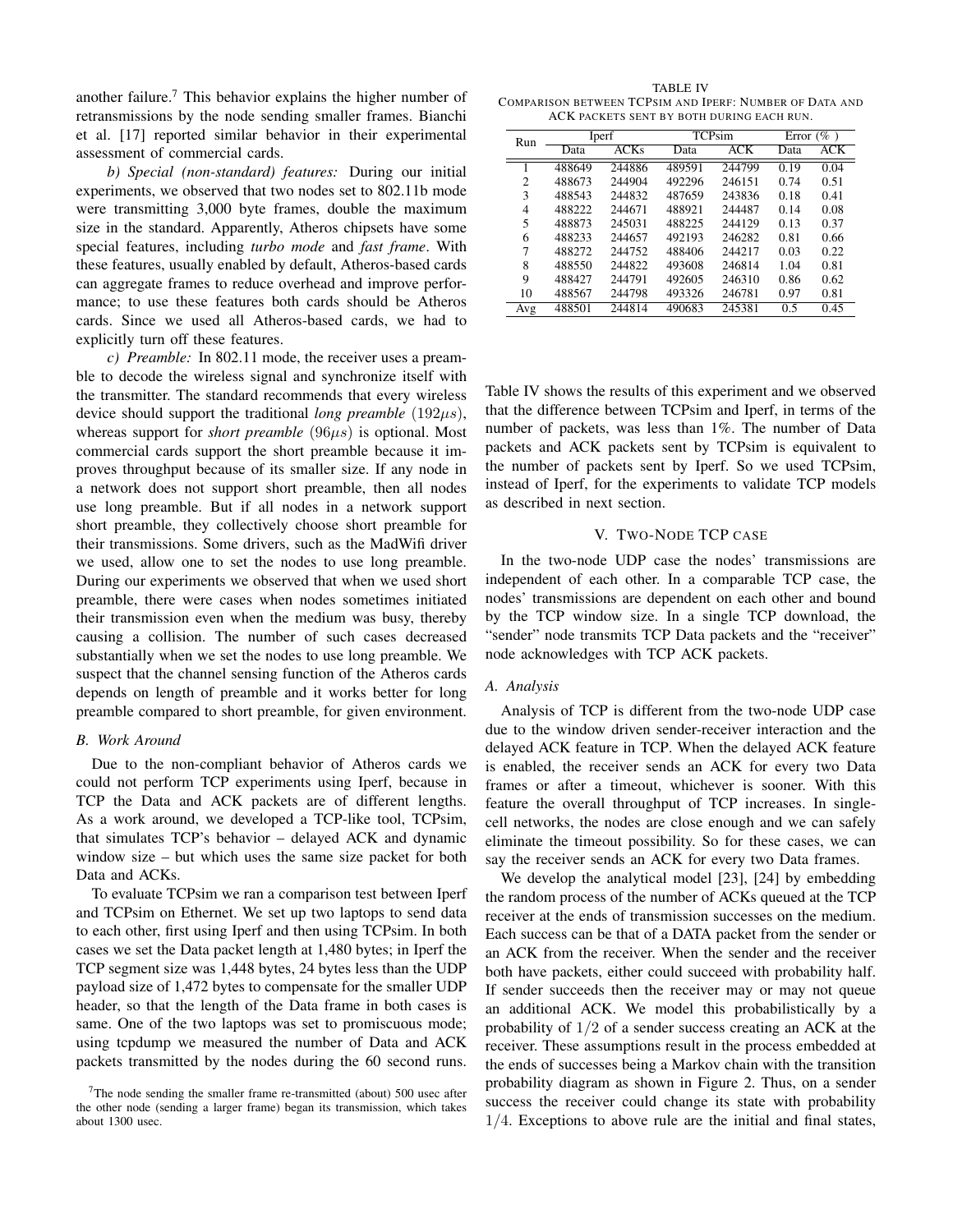

Fig. 2. The transition diagram of the Markov chain of the number of ACKs queued at the TCP receiver at the ends of successes on the wireless medium.

0 and  $w/2$ . When the receiver is in state 0, it has no queued ACK to transmit; when it receives Data frame the probability that it changes its state is  $1/2$ . When the receiver is in state  $w/2$ , the sender's window is full and it cannot transmit. Hence the receiver success probability is 1.

We have a finite-state irreducible Markov chain. Let  $\pi_i$ ,  $0 \leq$  $i \leq w/2$ , denote the stationary probabilities of the states. Thus

$$
\sum_{i=0}^{w/2} \pi_i = 1.
$$
 (7)

and, from the balance equations,

$$
\pi_1 = \pi_0; \ \pi_i = \pi_0 \left(\frac{1}{2}\right)^{i-1} \text{ for } 1 \le i \le w/2 - 1; \tag{8}
$$

$$
\pi_{w/2} = (1/4)\pi_{w/2 - 1}
$$

Substituting  $\pi_i$  values in Equation 7 we get

$$
\pi_0 \approx 1/3; \ \pi_{w/2} = \pi_0 \left(\frac{1}{2}\right)^{w/2} \approx 0.
$$
 (9)

Thus, we conclude that the sender finds the medium free of contention from the receiver for one third of the cycles. Hence, during such cycles the sender's transmission attempts fail only due to channel errors; we denote the error probability  $(p_e)$ observed by the sender as  $p_s$ , and that observed by the receiver as  $p_r$ . The receiver, however, will have contention from the sender for nearly every cycle. So from the receiver's point of view during these cycles the interaction between the sender and the receiver is identical to the 'two-node UDP case' discussed in Section III. During such cycles we assume that the two-node saturated model applies as developed earlier (see Kumar et al. [21]).

Let  $A_r$  and  $A_s$  denote the random number of attempts by the receiver and the sender, respectively, in a cycle, and let  $\Phi_r$ and  $\Phi_s$  denote the corresponding number of failures (collision or packet errors). Then by Markov regenerative theory [25] we can write

$$
\gamma_s = \frac{\pi_0 E_0 \Phi_s + \pi_+ E_+ \Phi_s}{\pi_0 E_0 A_s + \pi_+ E_+ A_s} \tag{10}
$$

where the subscript  $+$  denotes the fact that the receiver queue is non-empty, and  $E_0$  and  $E_+$  denote expectation corresponding to the initial states  $0$  and  $+$  in a cycle; replacing s with  $r$  in Equation 10 gives the failure probability for the receiver.

We have used the approximation that the probability of the sender being empty is 0 (see Equation 9). In a cycle in which the receiver queue size is 0, the sender has a failed attempt only due to channel error, and with probability  $p_s$ . Hence,  $E_0\Phi_s = p_s/(1-p_s)$  and  $E_0A_s = 1/(1-p_s)$ , yielding

$$
\gamma_s = \frac{(1 - \pi_0)E_+ \Phi_s + \pi_0 p_s / (1 - p_s)}{(1 - \pi_0)E_+ A_s + \pi_0 / (1 - p_s)}\tag{11}
$$

During a cycle in which both nodes contend, the failure probability of each node is given by the two-node model developed earlier. Let  $\gamma_s^{(2)}$  and  $\gamma_r^{(2)}$  denote the failure probability of the sender and the receiver, respectively, in these cycles, where the superscript denotes the number of contending nodes, two in this case.

$$
\gamma_s^{(2)} = \frac{E_+ \Phi_s}{E_+ A_s}; \ \gamma_r^{(2)} = \frac{E_+ \Phi_r}{E_+ A_r} \tag{12}
$$

Simplifying Equation (11)

$$
\gamma_s = \frac{\gamma_s^{(2)} + \frac{\pi_0 p_s}{(1 - \pi_0)(1 - p_s)E + A_s}}{1 + \frac{\pi_0}{(1 - \pi_0)(1 - p_s)E + A_s}}
$$
(13)

Let  $\beta_s$  and  $\beta_r$  denote the probability of attempt by the sender and the receiver, respectively. Then  $E_+A_s$ , the expected number of attempts made by the sender in a cycle, can be expressed in the form of a recursive equation as

$$
E_{+}A_{s} = \frac{\beta_{s}(1-\beta_{r})(1-p_{s})}{\beta_{s}(1-\beta_{r})+\beta_{r}(1-\beta_{s})+\beta_{r}\beta_{s}} + \left(\frac{p_{s}\beta_{s}(1-\beta_{r})+\beta_{s}\beta_{r}}{\beta_{s}(1-\beta_{r})+\beta_{r}(1-\beta_{s})+\beta_{r}\beta_{s}}\right)(1+E_{+}A_{s})
$$

Solving the above equation for  $E_+A_s$  we get

$$
E_{+}A_{s} = \frac{\beta_{s}(1-\beta_{r}) + \beta_{r}\beta_{s}}{\beta_{s}(1-\beta_{r})(1-p_{s}) + \beta_{r}(1-\beta_{s})}
$$
(14)

Applying the model described in Section III-A to the contention cycles, we get the following expression for  $\gamma_s^{(2)}$  and  $\gamma^{(2)}_r.$ 

$$
\gamma_s^{(2)} = 1 - (1 - p_s)(1 - \beta_r) \n\gamma_r^{(2)} = 1 - (1 - p_r)(1 - \beta_s)
$$
\n(15)

To validate this model, we measured the channel error probabilities,  $p_s$  and  $p_r$ , and then using Equations (13), (14), and (15) we computed failure probabilities for the sender and the receiver, which were then compared with experimentally measured failure probabilities. The comparison results are presented in next section.

# *B. Experiment Methodology and Results*

Figure 1 shows the setup of the experiment for this case. The methodology is similar to the 'two-node UDP case' except that we used TCPsim for reasons described in Section IV-A. We again had two nodes, sender and receiver; the sender sent 1,500 byte frames to the receiver and the receiver acknowledged every two Data packets with an ACK packet. We fixed the transmission rate at 11Mbps. Each run lasted 60 seconds and we gathered data over 5 runs to compute an average.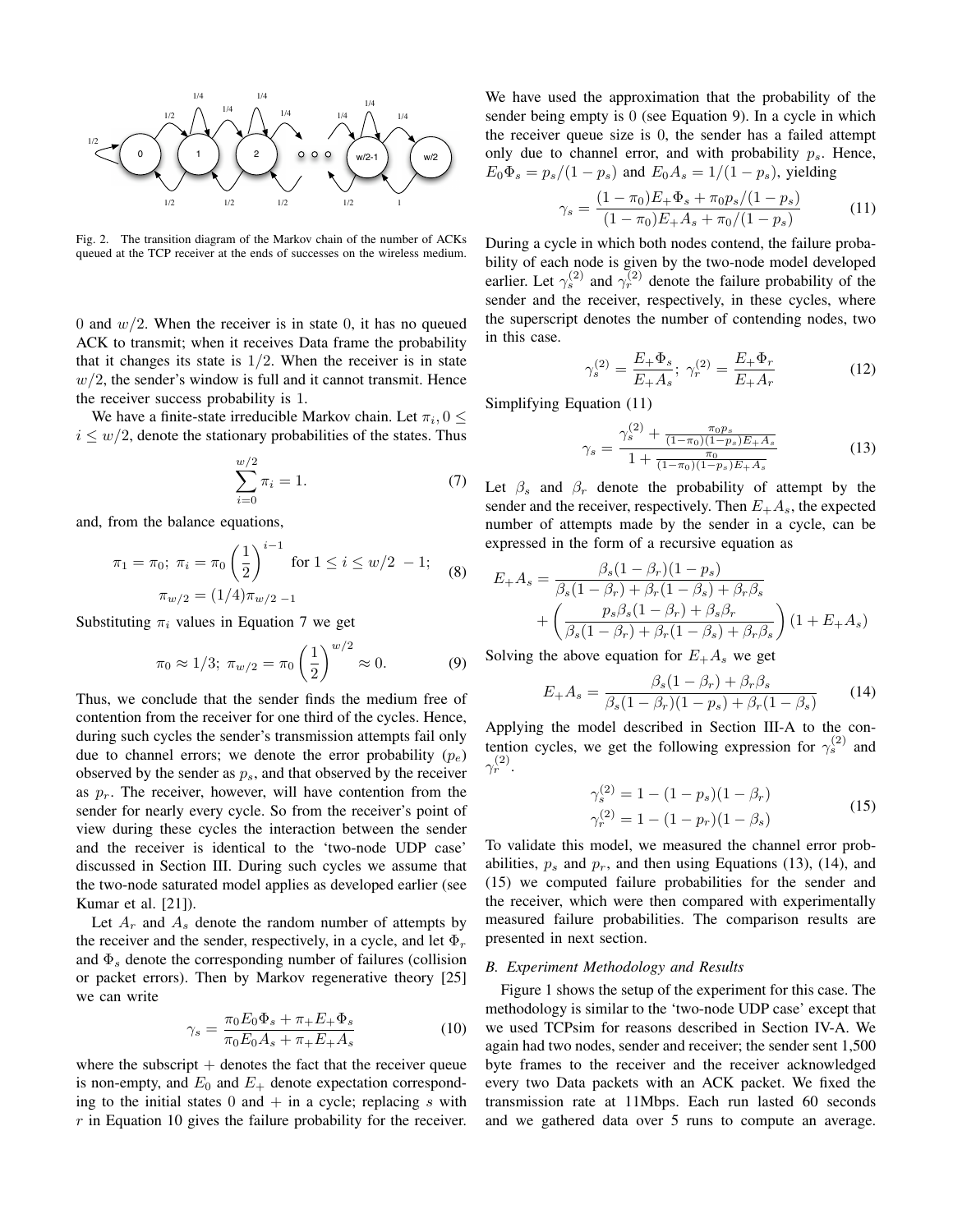TABLE V TABLE SHOWING COMPARISON BETWEEN MODEL ESTIMATES AND EXPERIMENTALLY MEASURED VALUES FOR THE TWO-NODE TCP CASE, WITH 95% CONFIDENCE INTERVAL

| Pairs   | PER-S  | PER-R  | $FP-S$ | $FP-R$ | $Err-S$ | $Err-R$ |
|---------|--------|--------|--------|--------|---------|---------|
| $1-2$   | 0.0032 | 0.0038 | 0.0308 | 0.0580 | 5.94    | 7.06    |
| $1 - 4$ | 0.0044 | 0.0033 | 0.0336 | 0.0600 | 0.19    | 2.57    |
| $1-6$   | 0.0037 | 0.0043 | 0.0347 | 0.0639 | 4.94    | 2.14    |
| $1 - 5$ | 0.0043 | 0.0044 | 0.0339 | 0.0624 | 0.83    | 0.31    |
| $2 - 1$ | 0.0039 | 0.0037 | 0.0313 | 0.0555 | 5.86    | 11.39   |
| $2 - 4$ | 0.0058 | 0.0043 | 0.0363 | 0.0631 | 4.33    | 1.24    |
| $2 - 3$ | 0.0040 | 0.0049 | 0.0371 | 0.0678 | 10.30   | 6.98    |
| $2 - 5$ | 0.0032 | 0.0038 | 0.0341 | 0.0624 | 4.25    | 0.57    |
| $4 - 1$ | 0.0035 | 0.0038 | 0.0339 | 0.0626 | 2.73    | 0.83    |
| $4 - 2$ | 0.0038 | 0.0052 | 0.0348 | 0.0644 | 4.88    | 1.66    |
| $4-6$   | 0.0032 | 0.0030 | 0.0298 | 0.0559 | 9.84    | 9.97    |
| $4 - 3$ | 0.0035 | 0.0051 | 0.0348 | 0.0626 | 5.53    | 0.92    |
| $6 - 1$ | 0.0055 | 0.0046 | 0.0364 | 0.0648 | 5.11    | 3.02    |
| $6 - 4$ | 0.0028 | 0.0039 | 0.0304 | 0.0561 | 6.69    | 11.24   |
| $6 - 3$ | 0.0040 | 0.0043 | 0.0335 | 0.0610 | 0.42    | 2.49    |
| $6 - 5$ | 0.0040 | 0.0049 | 0.0311 | 0.0578 | 6.88    | 9.01    |
| $3-2$   | 0.0055 | 0.0046 | 0.0366 | 0.0661 | 5.66    | 5.22    |
| $3 - 4$ | 0.0048 | 0.0046 | 0.0365 | 0.0655 | 7.14    | 4.18    |
| $3-6$   | 0.0046 | 0.0037 | 0.0330 | 0.0603 | 2.80    | 2.88    |
| $3 - 5$ | 0.0039 | 0.0035 | 0.0325 | 0.0577 | 2.31    | 7.35    |
| $5 - 1$ | 0.0042 | 0.0033 | 0.0349 | 0.0618 | 4.06    | 0.49    |
| $5 - 2$ | 0.0034 | 0.0035 | 0.0324 | 0.0597 | 1.30    | 3.45    |
| $5-6$   | 0.0038 | 0.0035 | 0.0321 | 0.0569 | 3.27    | 8.63    |
| $5 - 3$ | 0.0039 | 0.0054 | 0.0331 | 0.0606 | 0.05    | 4.77    |
| Avg     | 0.0040 | 0.0041 | 0.0337 | 0.0611 | 4.39    | 4.51    |
| CI      | 0.0003 | 0.0003 | 0.0009 | 0.0014 | 1.17    | 1.51    |

Table V shows the results of this experiment for different pairs. Column 1 lists the node pairs where the first node was the sender and the second node was the receiver. From the table we can see that the observed failure probability values typically matched the model's estimate with an average error of about 4.5% error; in the worst case the error was 11.39%.

# VI. APPLICATION

By abstracting away many details, analytical models can help in understanding the core phenomena that govern the performance of protocols. Analytical models can provide an initial comparison of alternate designs to narrow down the possibilities. Validation experiments add to the basis for confidence in the results generated by the models. If models are improved enough to be applicable to real networks, then inferences, as described below, could be drawn directly from them.

*Packet errors:* Rate adaptation algorithms, which control the transmission rate of stations, are supposed to act on packet errors and adjust transmission rates. In practice, however, it is difficult to isolate packet errors from collision errors, and hence rate control algorithms are adversely affected by contention. A centralized solution can solve this problem. The failure probabilities of the nodes in a network can be obtained, from analysis of sniffer data, and then the Equations from Section III-A and V-A allow a server to compute packet error rates. These values can then be broadcasted by APs and individual stations could adapt their rate control algorithms accordingly.

*Compliance detection:* Tools based on analytical formulas derived from models, can be developed that examine captured sniffer traces and identify nodes that are not in compliance with the standard. For instance, nodes may be selfish and gain access to the medium more than they should, and cause unfairness in the medium. A tool using analytical models could observe network and identify such selfish or malicious nodes. Although it may not always be possible to fix compliance issues, it can at least be helpful to diagnose performance problems observed in production networks.

*Performance diagnosis:* Models can be used to diagnose a network problem or problem with any individual node. Using analytical models on the data gathered from the sniffers placed near the problem area, an administrator can determine network conditions such as congestion, saturation (load) of nodes, RF interference, poor AP placement, or misconfiguration of nodes.

# VII. CONCLUSION

In this work we have sought to provide an experimental validation of analytical models for the performance of IEEE 802.11 WLANs. During the course of our work, we encountered several experimental design challenges such as packet error probabilities, which are usually ignored in analytical models, but they do matter and hence need to be measured, and non-standard behavior of WLAN hardware.

We discussed how we addressed these challenges. We have presented validation results for two node networks with saturated queues carrying UDP packets, and also with a longlived TCP transfer with delayed ACKs. We also report an extension of a published TCP-over-WLAN performance model that incorporates channel errors. We found that the models matched experimental results with a mean error in range of 3-5%.

Setting up controlled experiments with wireless networks, in order to make precise repeatable measurements at the frame level is a challenge. Our work here has been limited to a simple case with fixed rate on 802.11b and for just two nodes. As soon as more than two contending nodes are involved we have to deal with the phenomenon of packet capture, i.e., one of several "colliding" transmissions can be successfully received by its intended receiver. Setting up repeatable controlled experiments for complex scenarios that include factors such as the capture effect, clients operating at different rates (or automatically adjusting their rates), or environmental source of interference and attenuation, has proved to be hard, and we plan to take up this challenge in our future work.

#### ACKNOWLEDGEMENTS

Many thanks to S.V.R. Anand, for his support and help with the experiments. We also thank Malati Hegde, Pavan Kumar, Vasudev K.R., and the reviewers for their helpful comments.

This research was supported by the Society for Innovation and Development (Indian Institute of Science, Bangalore, India), by the U.S. Department of Homeland Security under Grant Award Number 2006-CS-001-000001, by an equipment